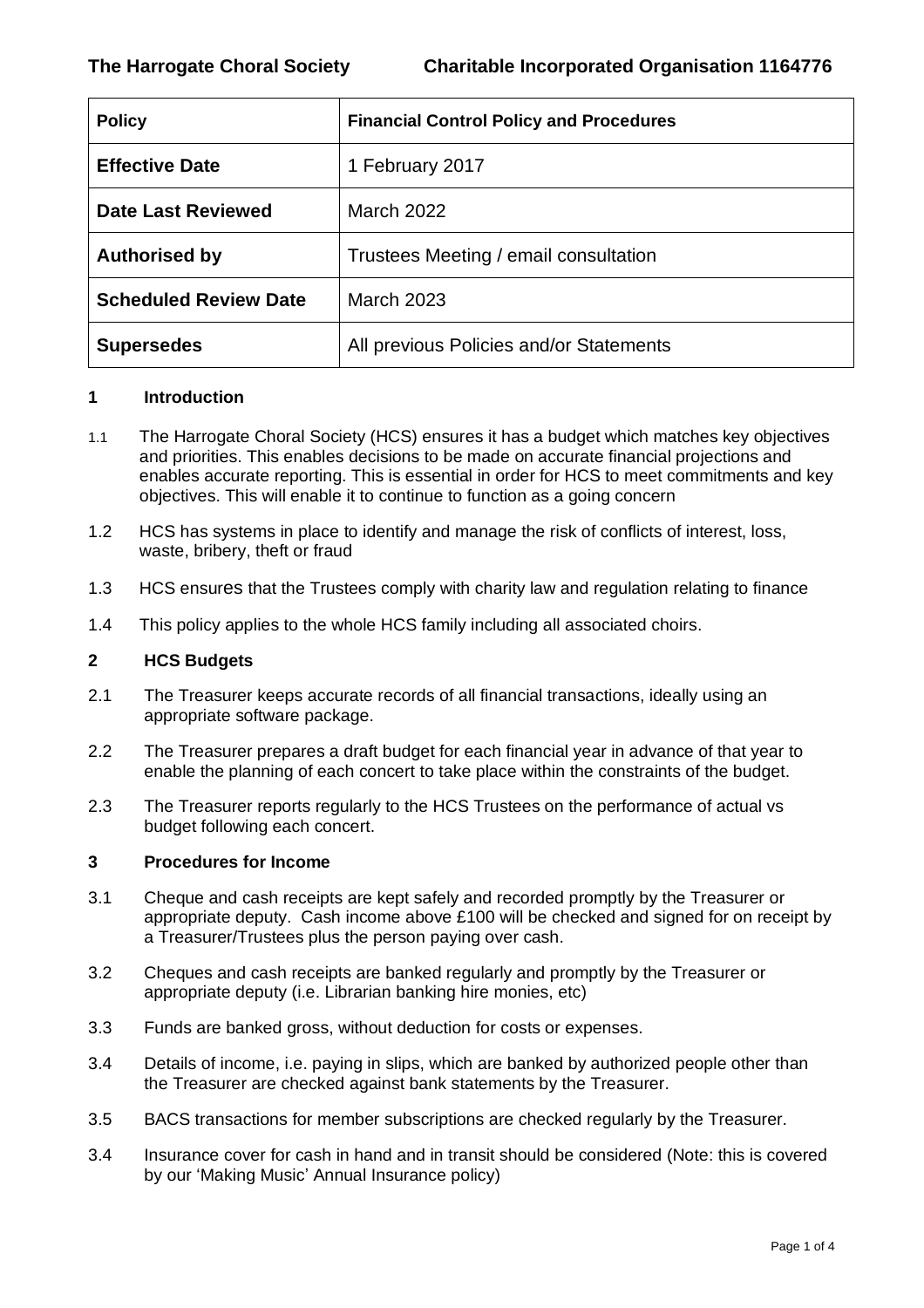### **4 Payment for Goods / Services**

- 4.1 Cheque books are kept in a safe place.
- 4.2 Blank cheques are not pre-signed.
- 4.3 Cheques are signed by two authorized signatories as required by the bank. Details of the payment being made are recorded on the cheque book stub.
- 4.4 The Treasurer obtains and files documentation to support the validity of all payments, including relevant invoices and confirmation that goods or services ordered have been received.
- 4.6 Online banking may be used if supported by a dual authorisation scheme.
- 4.7 Subject to a 'bank waiver' a debit card may be held by the Treasurer to facilitate certain purchases which would otherwise necessitate regular or substantial refunds to a member of HCS. This will be subject to regular review by the Trustees.
- 4.8 Payment by standing order may be authorised by the Trustees in appropriate circumstances and will be subject to regular review.

# **5 Payments to Officials (HCS, Halcyon)**

- 5.1 Officials are asked to submit claims for rehearsal time in line with their contract.
- 5.2 Payment for such will be made in accordance with section 4.
- 5.3 Claims for other expenses are made in accordance with section 7.
- 5.4 Officials are engaged by HCS on a self-employed basis and are expected to account for their own income tax, VAT and Class 4 National Insurance contributions.

### **6 Checks / Authorisation for payments**

- 6.1 Records of payments received or made should agree with bank paying in slips, invoices and receipts
- 6.2 Records of payments made or received should reconcile with the bank statements.
- 6.3 Payments made should be authorised by the Trustees or be within the specific remit of a designated HCS Role*. (eg purchase of members' scarves was authorised by the Trustees; purchases by Librarian are authorised by the Trustees via budget approval for each concert; rehearsal room hire is paid monthly by the Treasurer after invoice and does not require separate approval each time)*
- 6.4 Orders for goods or services made under 'delegated authorisation' are within the agreed budget amount for the expenditure (e.g. contracting soloists, musicians)
- 6.5 Online payments received or made are identified and verified against supporting paperwork.

# **7 Cash**

7.1 Cash payments are for small amounts only (e.g. refund for rehearsal refreshments, purchase of envelopes) and will be processed by the Treasurer.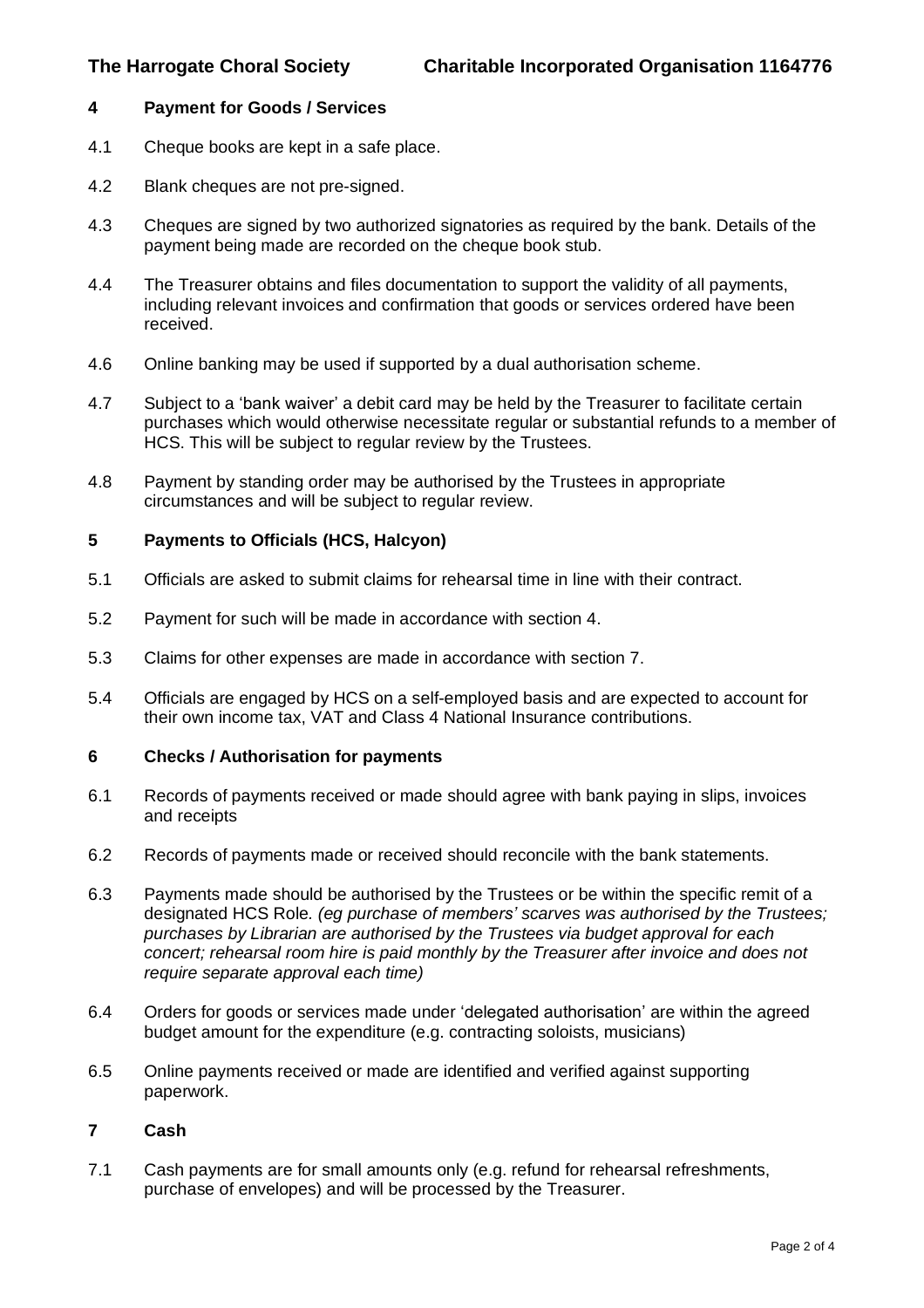- 7.2 Cash thus refunded is paid from a 'cash in hand' float and not from incoming cash or by direct withdrawal from the bank account.
- 7.3 A separate account is kept of 'cash in hand' by the Treasurer.
- 7.4 A cash float may be provided by the Treasurer on request for certain events e.g. cake sale, sales of programmes at concerts.

## **8 Expense Claims**

- 8.1 The same expenses claim procedure will apply for Members, Trustees, Officials and Volunteers.
- 8.2 For amounts over £20 a formal claim form may be requested by the Treasurer and will be authorised by a second Trustee. This will require a 'self-declaration of accuracy' by the claimant.
- 8.3 Mileage claims, when allowed, will be refunded at no more than the HMRC rate.
- 8.4 For all expense claims a receipt is required, or other acceptable evidence of the expenditure.
- 8.5 Expense claims will be usually be paid by BACS or cheque in order to minimise cash payments.

### **9 Internal Box Office Arrangements**

- 9.1 If HCS organizes tickets for a concert without engaging a professional box office services ticket sales are managed in such a way that all monies can be safely accounted for.
- 9.2 All tickets are numbered, even if seating is unreserved, to enable this.

#### **10 Gift Aid**

- 10.1 Donations made under Gift Aid are treated as if the donor had already deducted basic rate tax from them. HCS can reclaim this tax to increase the value of a donation.
- 10.2 All HCS Members and Friends will be asked to complete a gift aid form indicating, if they are a tax payer, that Gift Aid may be claimed by HCS in order that complete and accurate returns are made maximising the value of donations to the charity.

# **11 Legacy Income**

11.1 Records are maintained of all legacies and bequests notified to the charity.

# **12 Assets**

- 12.1 A list or register is maintained of all assets whether purchased by, or donated to, the charity for its continuing use. This record will show the cost (or value) of the asset and provide sufficient detail to enable an asset and its location to be identified
- 12.2 Fixed assets are inspected at regular intervals to ensure that they exist, remain in good repair and are being put to appropriate use
- 12.3 The disposal or scrapping of fixed assets is appropriately authorised and recorded in accounting records and in any fixed asset register, held by the Treasurer.